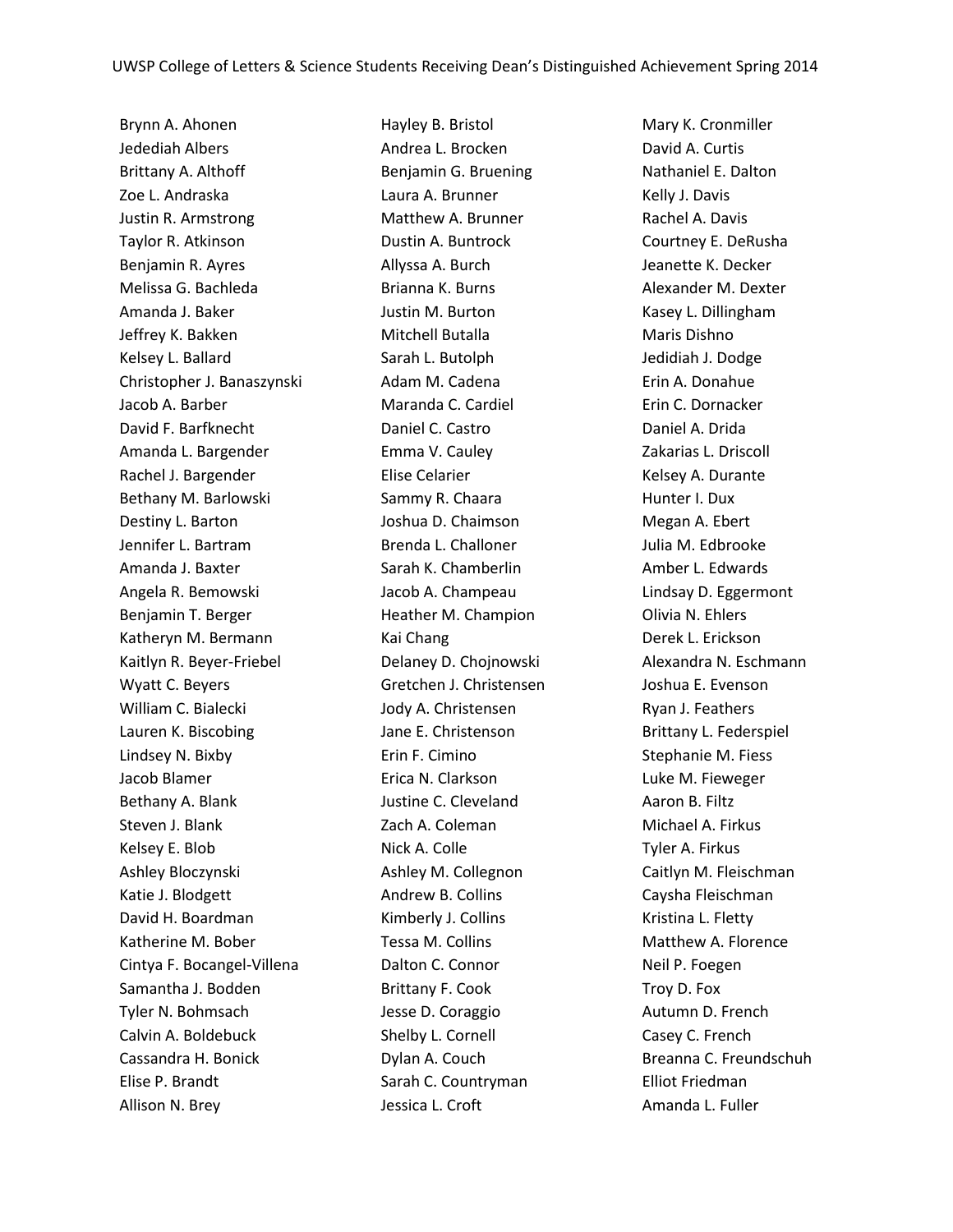Shelley A. Gabel Matthew Gaffney Mikenna I. Gapinski Breanne M. Gartmann Brooke E. Geiger Darcy M. Geldmeyer Jared S. Gjertson Amanda K. Glish Madeline A. Gluck Courtney C. Gonnering Lloyd T. Graff Alexandra L. Graun Courtney M. Gray Nicholas G. Gremban Hillary P. Grgich Joshua S. Griffin Ruth E. Griffin Cody G. Griffith Martin G. Groth Bridget R. Grzywacz Kristin R. Gunnink Vance Gwidt Luke Hackl Katherina Hale Brian Hall Jessica L. Hanson Mary E. Harman Pamela J. Hartwig Lucy A. Hatfield Sabrina J. Hathaway Anna L. Haug Holly M. Hayter Siao Hui Hee Abraham D. Heili Megan M. Helein Andrew M. Hernandez MaryAnne Hinkle Bryan M. Hintz Bradley A. Hoeppner Emily E. Hoffmann Beth M. Holtz Jenna D. Homan Michael S. Howard

Christopher A. Hughes Cassandra J. Hull Lauren C. Hurtis Maxwell M. Irons Jordan R. Isaacs Jessica A. Jagodzinski Alyssa V. Janco Natalie K. Jansen Dana C. Jarosinski Jacob A. Jarvensivu Alexis M. Jeans Erin M. Jensen Jacob T. Jensen Leigh T. Jentz Roxanne M. Jeske Qihao Jin Jamie L. Johns Brooke A. Johnson Derek A. Johnson Lindsey A. Johnson Molly J. Johnson Sarah B. Johnson Hannah R. Juza Alexander K. Kaeppler Kaycee E. Kaiser Nicole A. Karl Amber B. Karweick Matthew G. Kashdan Mary A. Kawleski Brooklyn A. Kemp Delaney A. Ketchum Sylvia K. Kies Alayna R. Kjentvet Susan A. Klein Daniel L. Kleinhans Erica M. Kleist Elizabeth M. Kleitsch Hannah L. Kleitsch Olivia M. Klinkhammer Paige N. Kluz Samuel P. Knapp Kimberly C. Kobussen Jacob S. Koepke

Darrell Kohli Lindsey C. Korst Jenna A. Koslowski Anthony M. Kosobucki Sarah L. Kramer Steven F. Kreul Daniel J. Krommenakker Joshua J. Krueger Abigail R. Kugland Miyako Kugue Jordan T. Kumm Sarah D. Kyes Dylan J. LaCanne Brittney E. LaFond Valerie J. Landowski Melissa N. Lang John R. Lapota Axel J. Larsen Laikyn A. Larsen Kathryn A. Larson Jacob A. Lauer Michael Laundy Elizabeth H. Le Alanna M. LeClair Kierstan K. Leaf Laura A. Lechleiter Mai Lee Salena M. Lemieux Caitlin M. Lindsay Yunjuan Liu Zhihan Liu Ka Lo Stephanie K. Loehrke Shane C. Loesch Aubree M. Lombness Andrew J. Ludwig Chun Huai Luo Robert T. Lyke Brandon T. Lynch Elizabeth A. Makovec Dan C. Mangal Angela M. Mangin Jarrett J. Mapes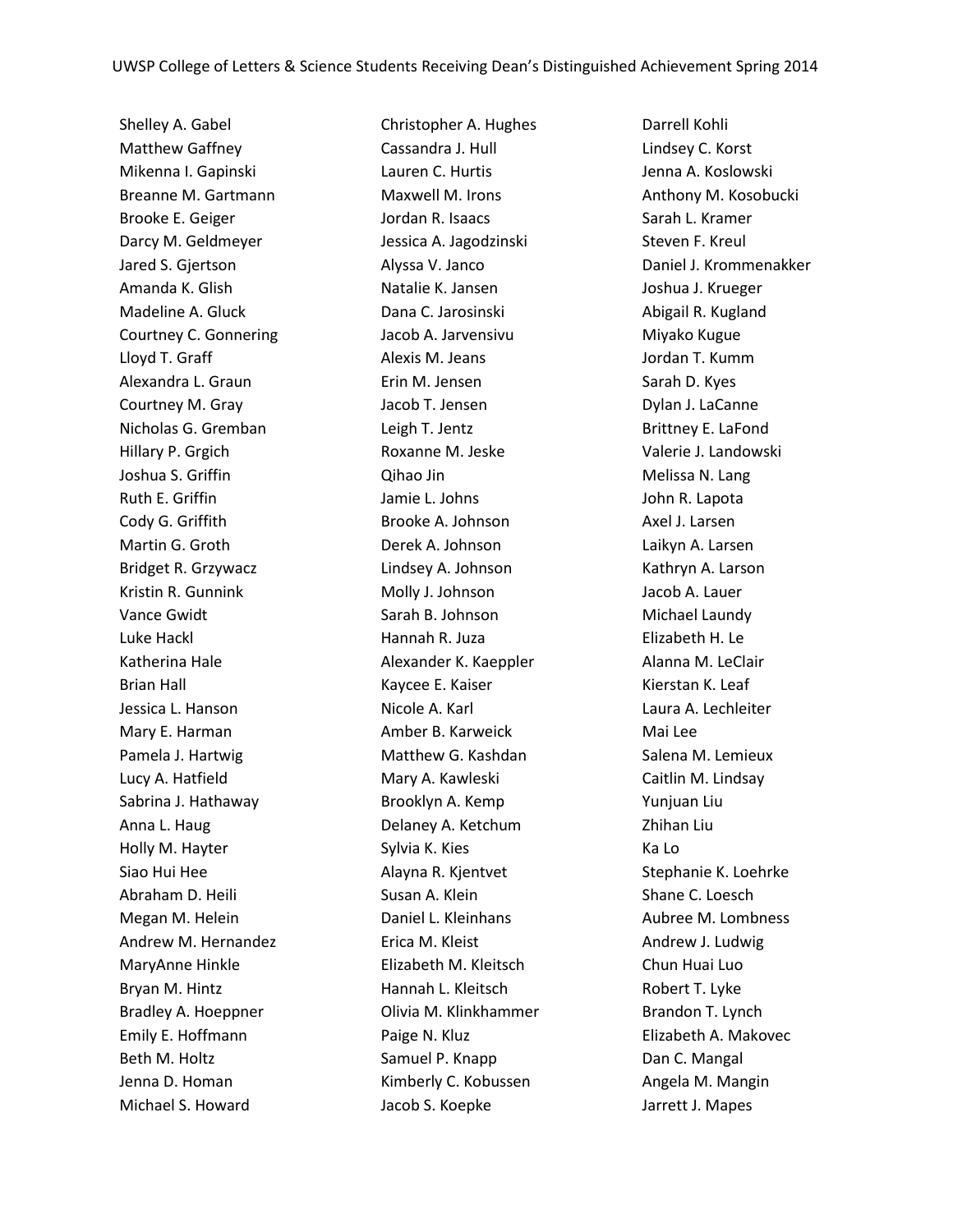Christian R. Martinmaki Nicholas J. Mason Michael E. Mathias Hailee J. Mattmiller Sydney J. Maves Cassandra L. May Cassandra L. McCormick Benjamin T. McDowell Alyssa K. McKlveen Kelsey C. McNamee Sarah B. McQueen Benjamin J. Meadows Alicia M. Meis Katherine R. Menard Jake R. Menzel Paige L. Mesenberg Bethany M. Meyer Emma M. Meyer Alexandria M. Miceli Nick M. Michalske Morgan L. Mikolajewski Kevin D. Mohawk John B. Molden Russell J. Molitor Robert C. Montgomery Michaela S. Moore Tyce D. Morgan Jonathan I. Moritz Chelsea M. Mueller Stephanie A. Munson Aaron A. Navarro Christopher D. Navarro Samantha S. Nehls Kyle M. Neill Paige N. Nelson Ryan P. Nelson Kevin M. Neveau David J. Newman Michelle R. Newsome Lea N. Neyer Autumn M. Nielsen Ryan E. Niemuth Bailey M. Nix

Andrea L. Noll Hannah M. Nolte Emily A. Norman Joshua E. OConnor Melanie A. OConnor Katherine E. Olson Kelly L. Orth Sue E. Osness Cody A. Pangrazzi Christopher J. Paquette Kayla M. Parham Elizabeth C. Parks Leah M. Pautz Eric J. Payne Alexander A. Peck Natalie J. Pelkey Abigail M. Pendergast Megan T. Perry Zachary R. Perzynski Tyler J. Peters Tyler N. Petersen Brianna R. Peterson Jedediah J. Petrie Michael S. Pfahning Alexander Phelps Chelsea A. Phillips Lynsey R. Piper Mythe Piper JennyRae Piton Rebecca Plahuta Mallory B. Polivka Adam J. Prince Amber L. Prokopiak Alexander S. Purdy Katie M. Rabas Kelsi M. Rakow Nicholas J. Ramcheck Jason C. Rannow Hanna F. Rapsky Anna E. Raschein Rikki A. Ratsch Lily M. Rawson Amy M. Rekowski

Ashley C. Remington Kelly L. Retzlaff Karl Revels Jacqueline R. Revord Mayra A. Reyes Hannah L. Riesselmann Efren M. RiosTodakee Matthew D. Rittler Brian D. Robinson Emily R. Robinson William J. Robinson Markie L. Rodgers Haley L. Roenneburg Leah M. Rogers Kyle J. Rosso Kenneth J. Rovinski Brandon S. Rued Nicholas J. Ruzicka Cortney M. Sabin Paulette Salazar Cathleen A. Samter Shelley A. Samuel Christine E. Sanderson Michael D. Sandgren Joseph N. Sawtelle Talitha R. Sawyer Michael J. Sazama Matthias Scarpaci Tyler W. Schafman Lauren E. Schara Sayaka Schatzke Hannah M. Schauer Carole A. Scheder Gustav G. Schermetzler Jennifer A. Schimanski Austin L. Schlechta Brianna L. Schmidt Andrea J. Schneider Rathorn D. Scholz Alison M. Schommer Olivia S. Schrage Christopher L. Schriver Stephen E. Schuessler